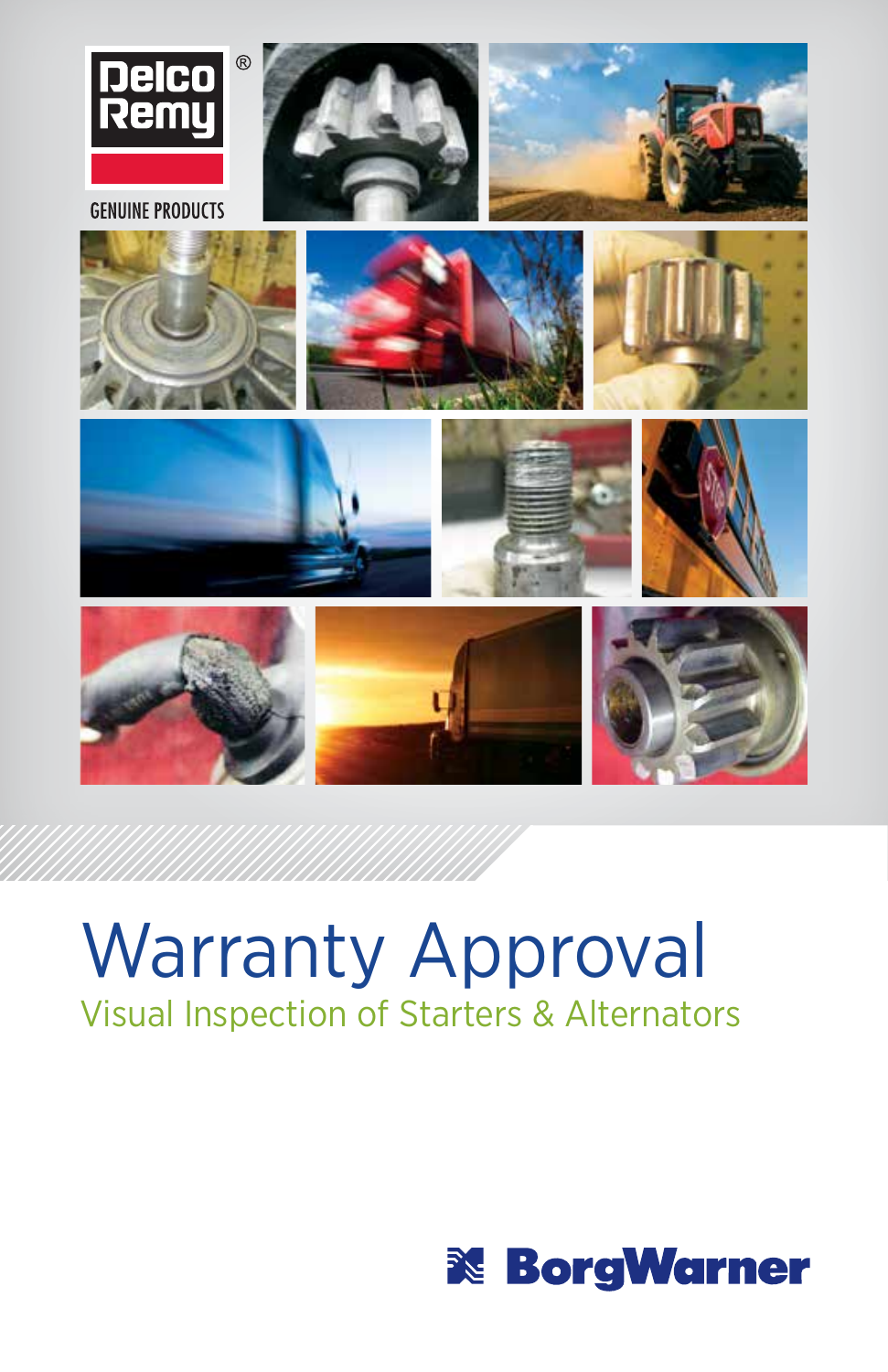# STARTERS: Is it Genuine Delco Remy®?

### **37MT™, 41MT™ & 42MT™**



*Older Delco Remy stamp*





*Current stamping Current stamping*



*Current ink stamping*



*Current reman label Older reman label*



# **38MT™ & 39MT™**







MOOR 1

*Non-Genuine Delco Remy starters*

### **The 39MT starter is extremely popular with millions on the road running today.**

Please familiarize yourself with genuine Delco Remy starters as opposed to "knock offs."



*Genuine Delco Remy label*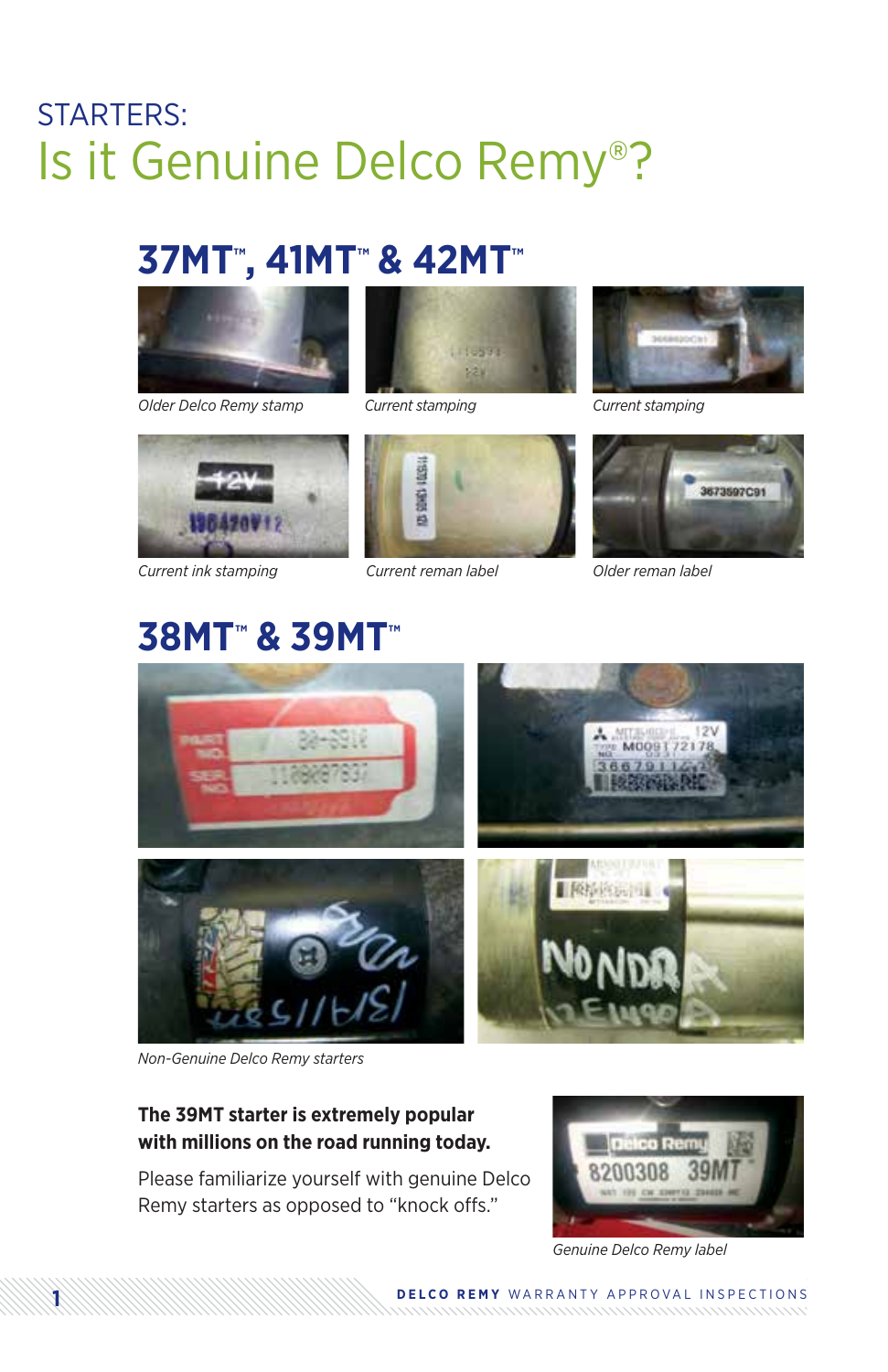### STARTERS: Missing Parts

The complete unit must be returned with no missing parts.





*Missing solenoid*



*Missing IMS switch*

**If the unit is sold with an IMS switch, it must be returned with the IMS switch. If a unit is returned without the switch, warranty will be denied.**

Operating the vehicle without the IMS switch will result in click, no-crank occurrences and possible damage to the starter or ring gear.



*The switch will be located on one of three mounting locations just forward of the solenoid. Notice the wires that come off of the switch.*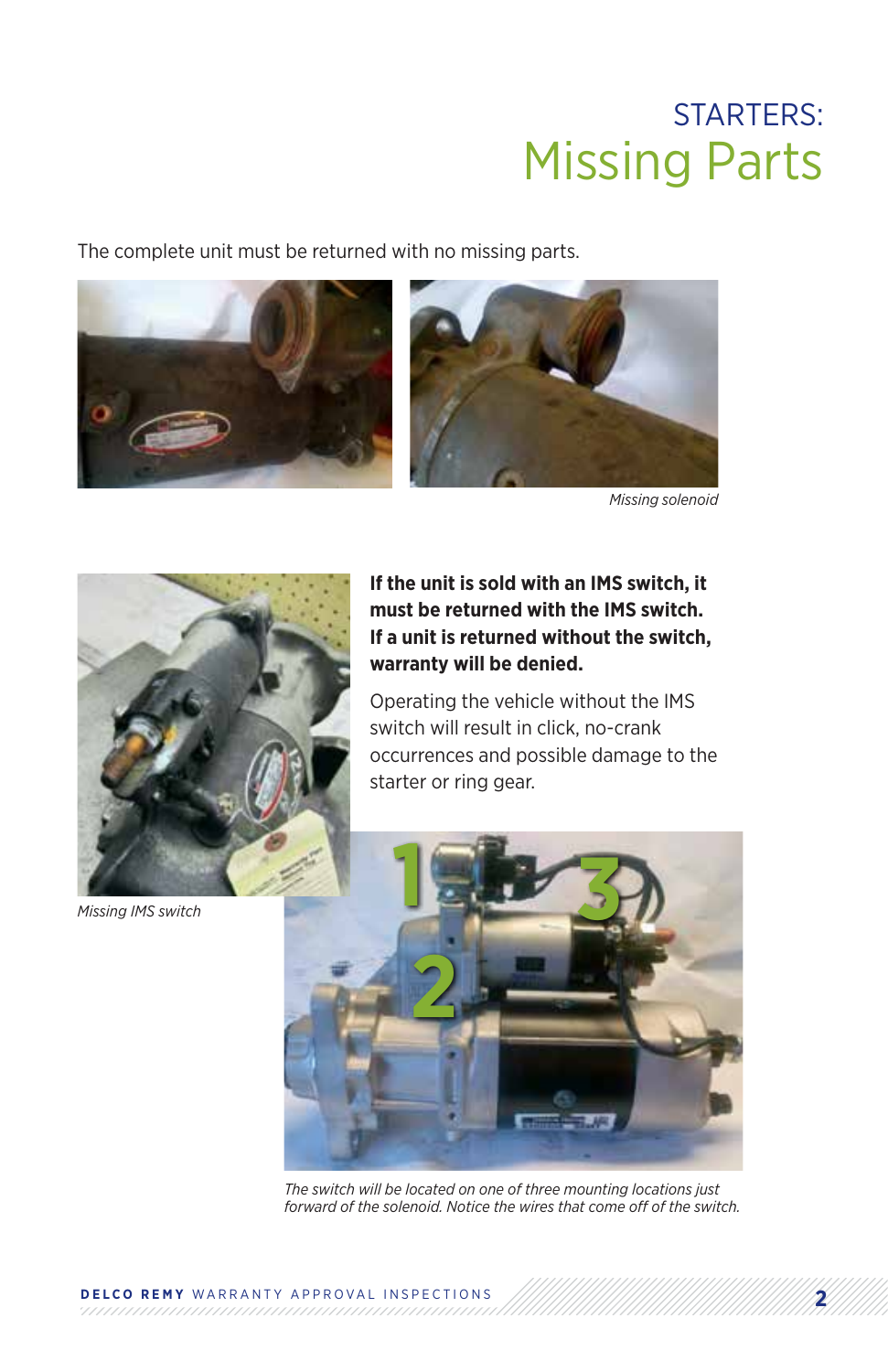# STARTERS: Starter Abuse



#### **The above solenoid has been hit with a tool multiple times.**

The operator apparently had starting problems (hit the key and nothing happens or hit the key and only heard a click) so the solenoid was hit to get it to start.

A no-start could be one of a number of problems or a combination of problems.

#### **Possible no-start issues:**

- Low batteries: the starter needs a good battery to move the drive all the way into the ring gear.
- Battery cable voltage drop: bad connections, corrosion or under sized cables act just like a low battery.
- A mechanical problem such as a damaged ring gear and/or starter drive preventing the drive to properly mesh with the ring gear.
- Burnt solenoid contacts from cranking on low batteries.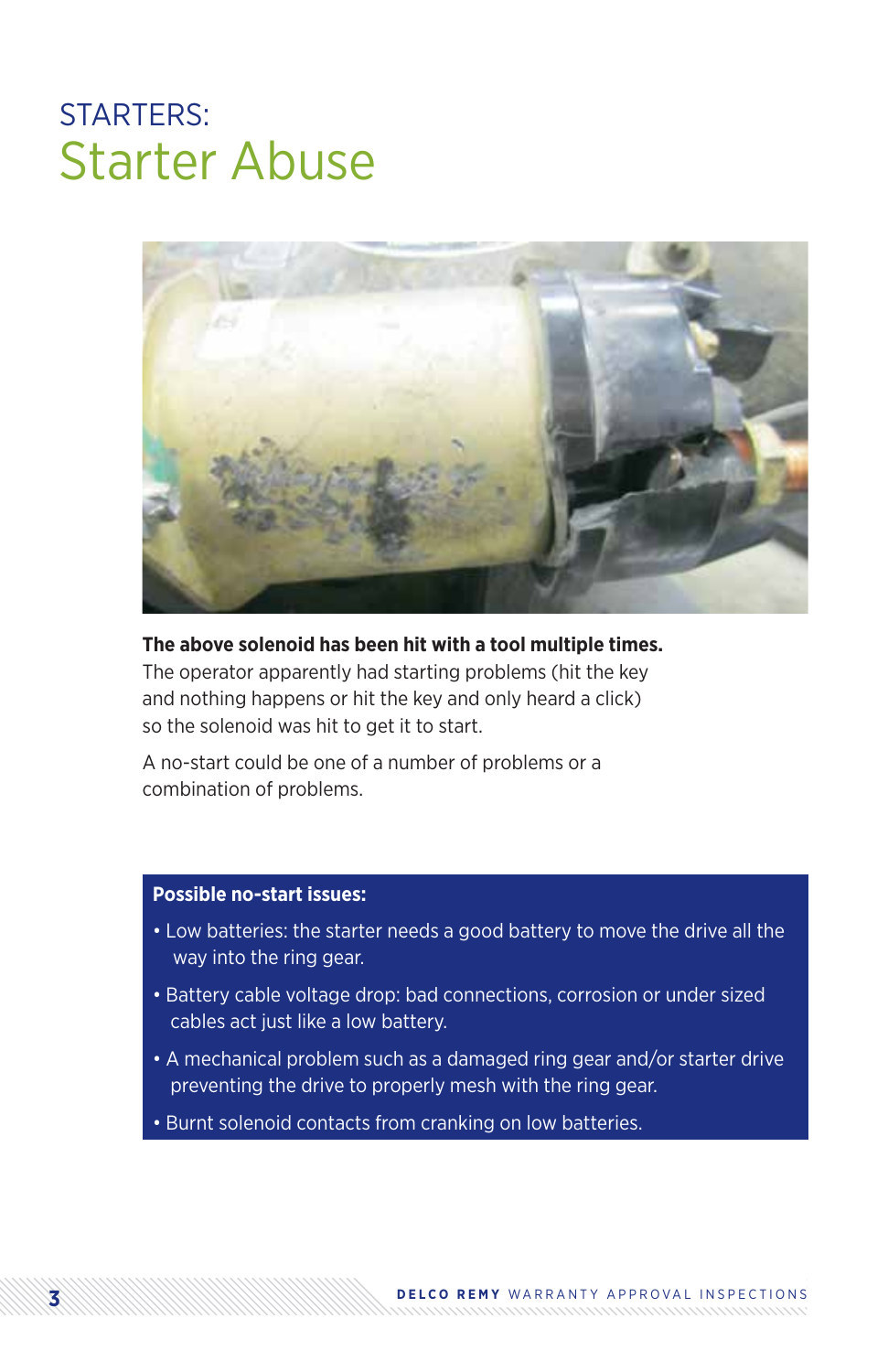# STARTERS: Drive Inspection

**Pressure side of tooth** The starter always turns in the same direction. Expect to see good wear on this side of the tooth.

**Non-pressure side of tooth**  This side of the tooth will show wear but it should not be heavy.



*Normal wear*





### **Overrun Damage**

**Notice both sides of the teeth are highly polished.** This occurs when the drive stays running with the ring gear for an extended period of time.

**Note: Anytime damage on the drive is observed, the ring gear must also be checked for damage.**

#### **Possible overrun damage causes:**

- Sticking tumblers in key switch.
- The magnetic switch continues to provide power to the starter after the key is released. This switch is normally found on the truck firewall or inside a power distribution box.
- Drive not releasing from ring gear freely. Check the entire circumference of the ring gear to insure there are no damaged teeth.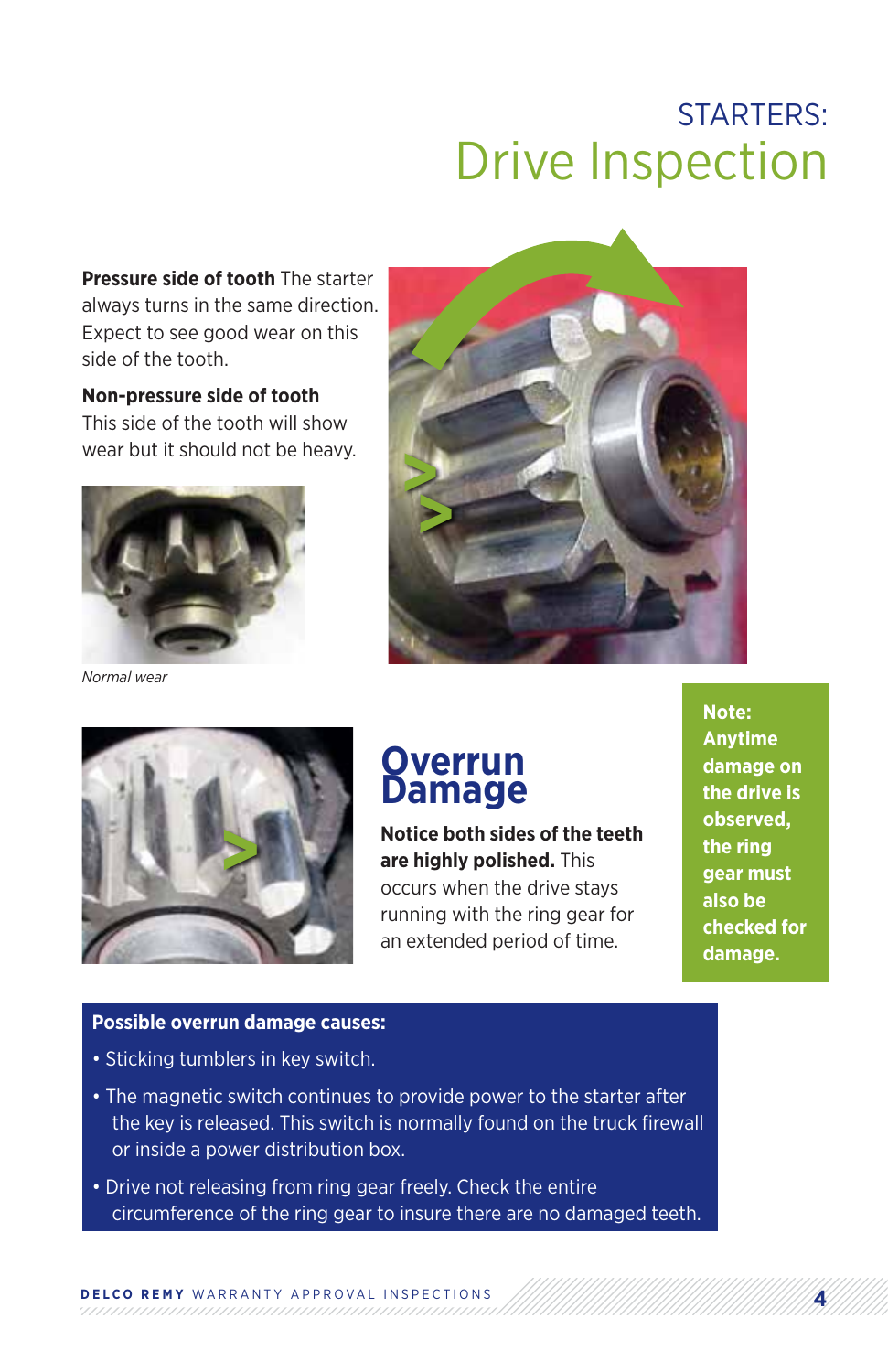# STARTERS: Tooth Damage

### **Milling**

**If milling is observed on the starter drive it is almost certain that similar damage may occur to the truck ring gear.** Inspect the entire circumference of the ring gear for damage. Placing a new starter on a truck with a damaged ring gear will result in no-starts and possibly another damaged starter.



*All teeth show damage from being run into a running engine.*

#### **Possible causes:**

- Driver error: attempting to start an engine that is already running.
- Intermittent issue with truck magnetic switch closing while engine is running.
- Truck ECM software malfunction causing a signal to be sent to start the engine when it is already running.

### **Rapid Re-Engagement**

**One or several teeth may show damage or chipping.** This occurs when the voltage to the solenoid drops so low that the magnetic field strength can no longer keep the return spring collapsed. The spring pulls the drive out of the ring gear but since the driver is keeping the key in the start position, the starter runs the drive back



out and hits the ring gear that is still rocking from the last start attempt.

**Note: Anytime damage on the drive is observed, the ring gear must also be checked for damage.**

#### **Be sure to check:**

- Battery voltage: Should be at least 12.3 v and pass a load test.
- Voltage drop test of the starter main cables should be no more than .5 volts at 500 amps of current flow.

#### **Possible issues:**

- A hard starting engine that depletes the battery during cranking may be caused by low fuel filter.
- The vehicle operation results in low battery during the course of the day.
- Possible clutch switch problem.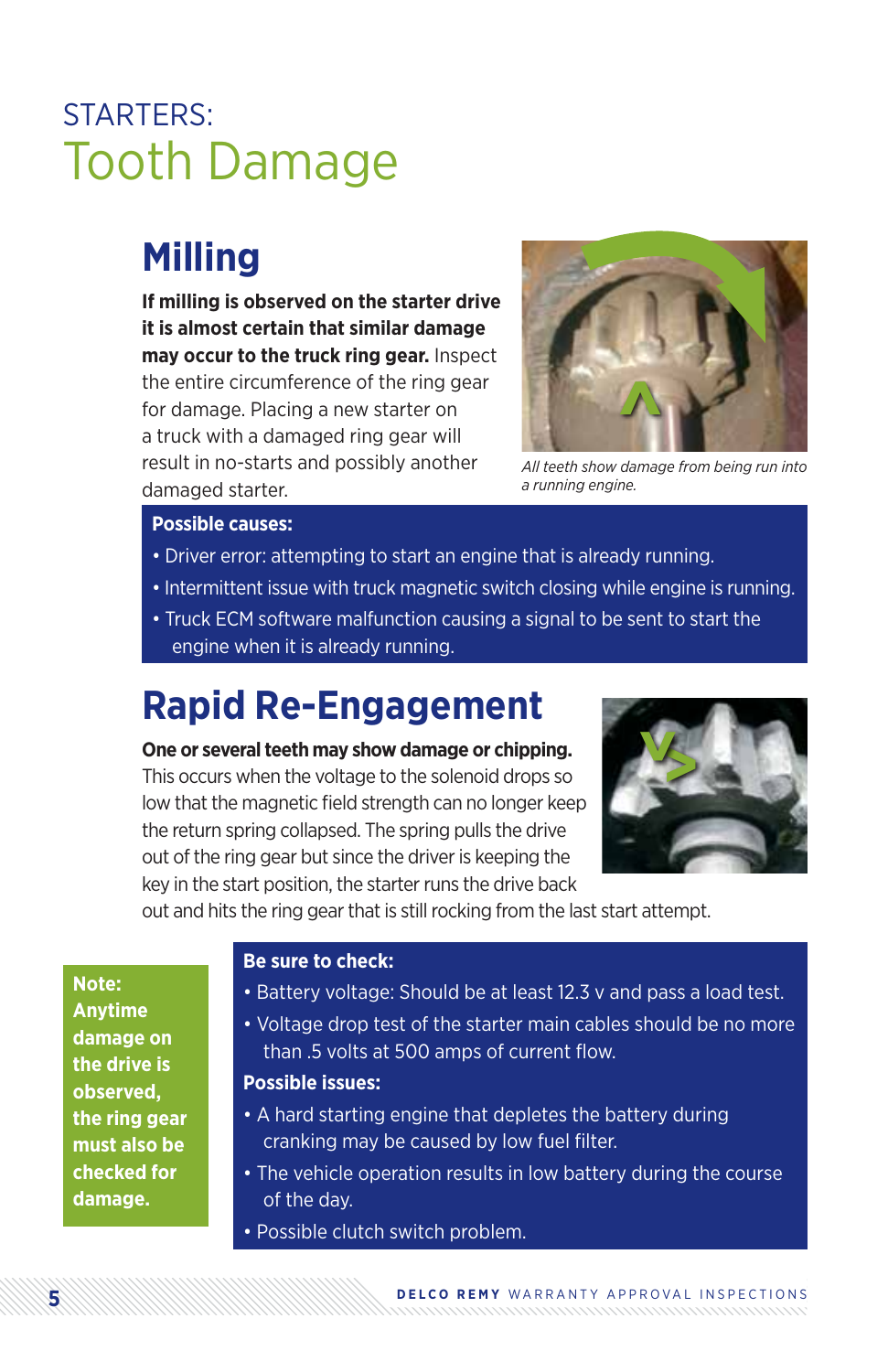



### **Rock Back**

**Rock back damage occurs when the driver is cranking the engine over (but engine is not yet started) and then releases the key.**

The engine will seek the natural piston rest position and will turn the flywheel backwards while the ring gear teeth are still in mesh with the starter teeth. This violent action turns the starter drive and armature and the force may break the drive housing, shatter the drive, or twist the armature shaft and splines.

Primarily, this is the result of driver error. On occasion, it could also be the result of a clutch switch problem where the driver lifts their foot up slightly off of the clutch pedal and the clutch switch cuts power to the starter in the middle of a crank.

# **Contamination**

**Heavy rust build up in the nose cone area prevents the drive from sliding down the shaft freely.** This will result in no-starts, intermittent no-starts and possible damage to the starter solenoid.

A heavy build up of a combination of grease and clutch dust can cause similar problems especially in cold weather. Avoid over greasing bearing and or shaft grease points.



#### **Be sure to check:**

- Source of contamination entry.
- **Possible causes:**
- Bell housing clutch inspection plate missing.
- Heavy pressure washing in the area of the bell housing and starter resulting in water entry.

**Note: Anytime damage on the drive is observed, the ring gear must also be checked for damage.**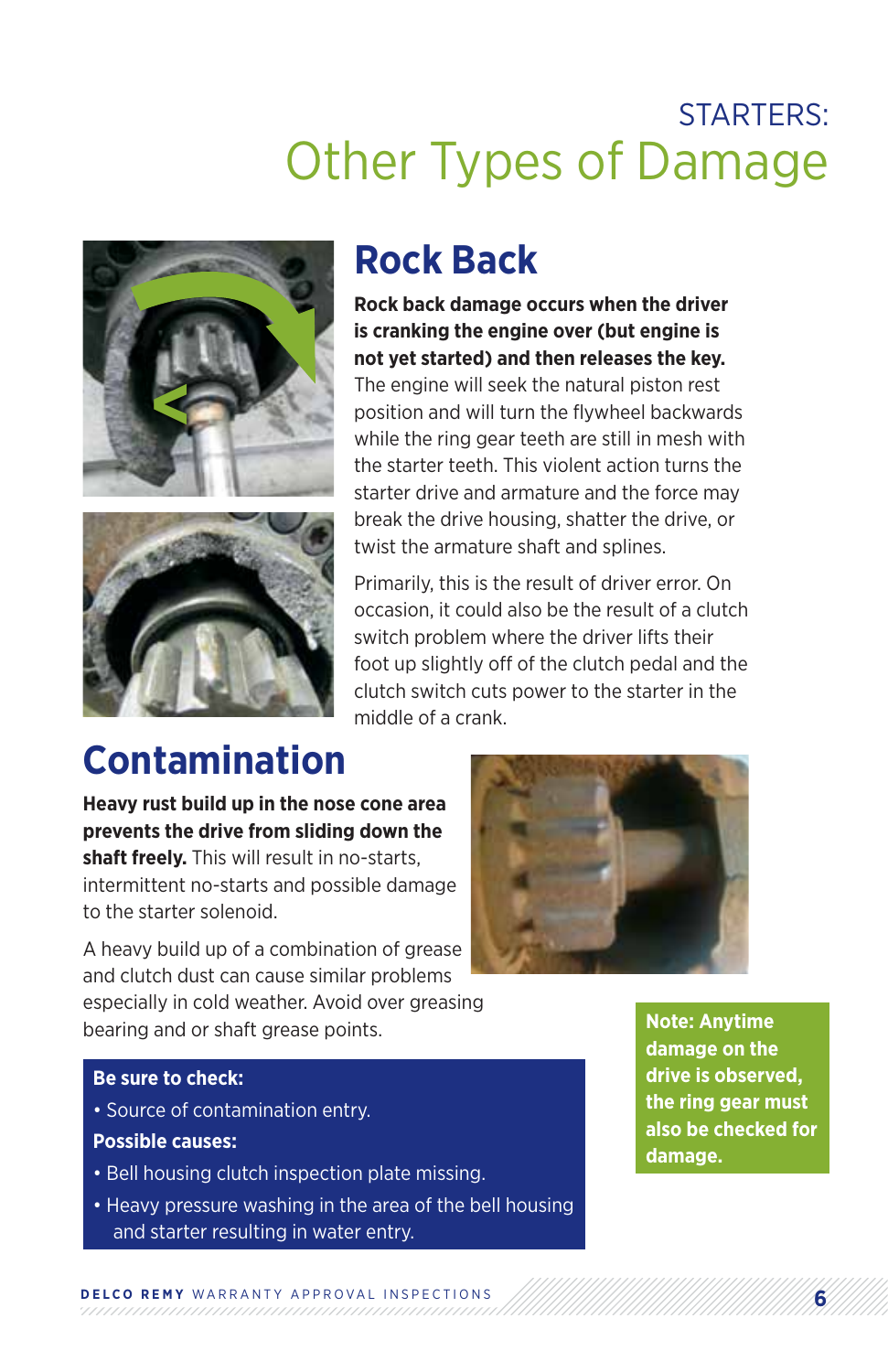### **Thread Damage**

#### **All terminals on the starter can suffer thread**

**damage.** Stripped, cross-threaded or flared threads can occur from improper installation and removal of nuts and hardware.



*Good terminal threads*



### **Loose Nut**

**When the nut is not tightened to the proper torque, evidence of corrosion or arcing (burns) will be present on contact surfaces that should be clean.** This will result in no-starts, slow cranking and intermittent starts.

# **"S" Terminal**

### **The "S" terminal is where a wire from the vehicle is connected to energize the starter.**

Over-tightening of this terminal can cause it to break off, break the solenoid cap or result in a stripped terminal. Failure to tighten the nut to the specified torque can result in arcing and heat damage and will result in intermittent starts and/or no-starts.

**Note: Anytime damage on the drive is observed, the ring gear must also be checked for damage.**





*Good terminal with factory installed back up nut in place*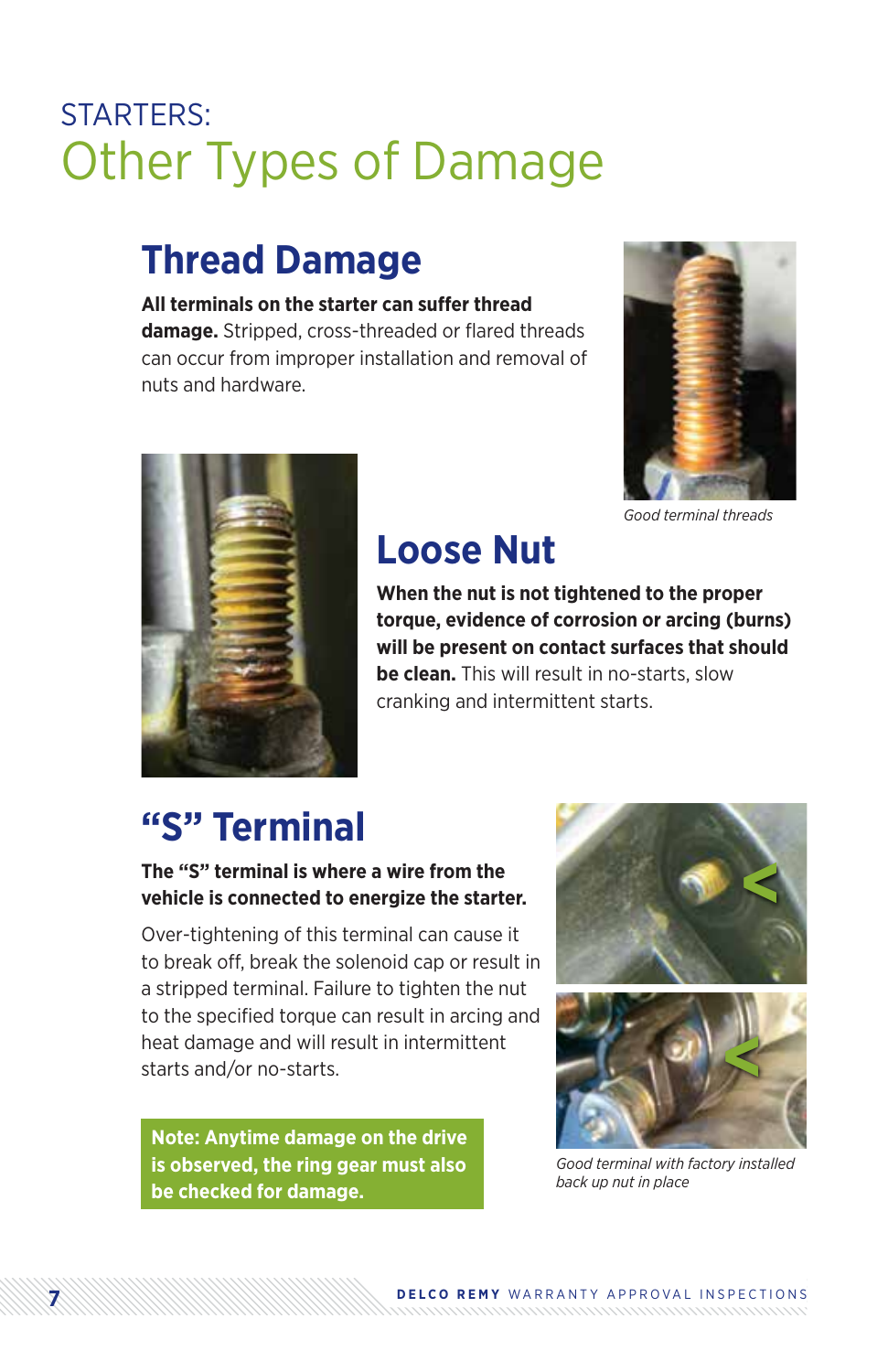# **Terminal Damage**

**All terminals should be inspected** for damage occurring from leaving them too loose during installation or breaking them off during removal.

In addition, damage may occur from cross-threading.

Final installation should include a visual inspection to make sure no other cables or brackets come in contact with starter.



**Note: All products are shipped with installation instructions showing proper torque specs for the terminals.**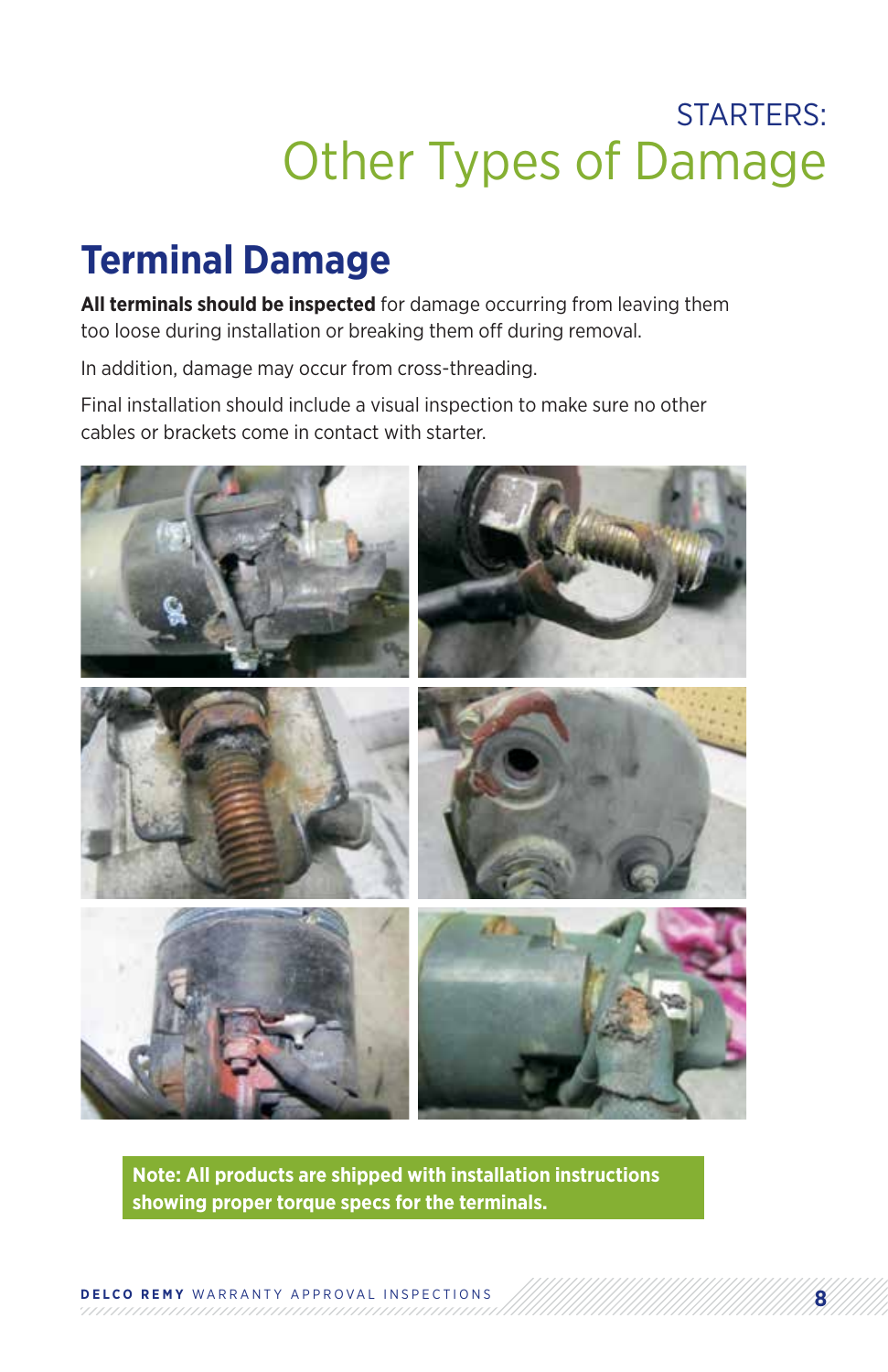

*Improperly installed motor strap Properly installed motor strap*



### **Motor Strap**

**The motor strap is factory installed to carry the high battery current to the armature of the starter.** The only time this needs to be removed is if the solenoid needs to be changed.

### **Solenoid Cap Fractures**

### **The solenoid cap can be broken during installation, removal or improper handling.**

Some are obvious and some are small as in the picture below where a small crack occurred during over tightening of the "S" terminal.







**Note: All products are shipped with installation instructions showing proper torque specs for the terminals.**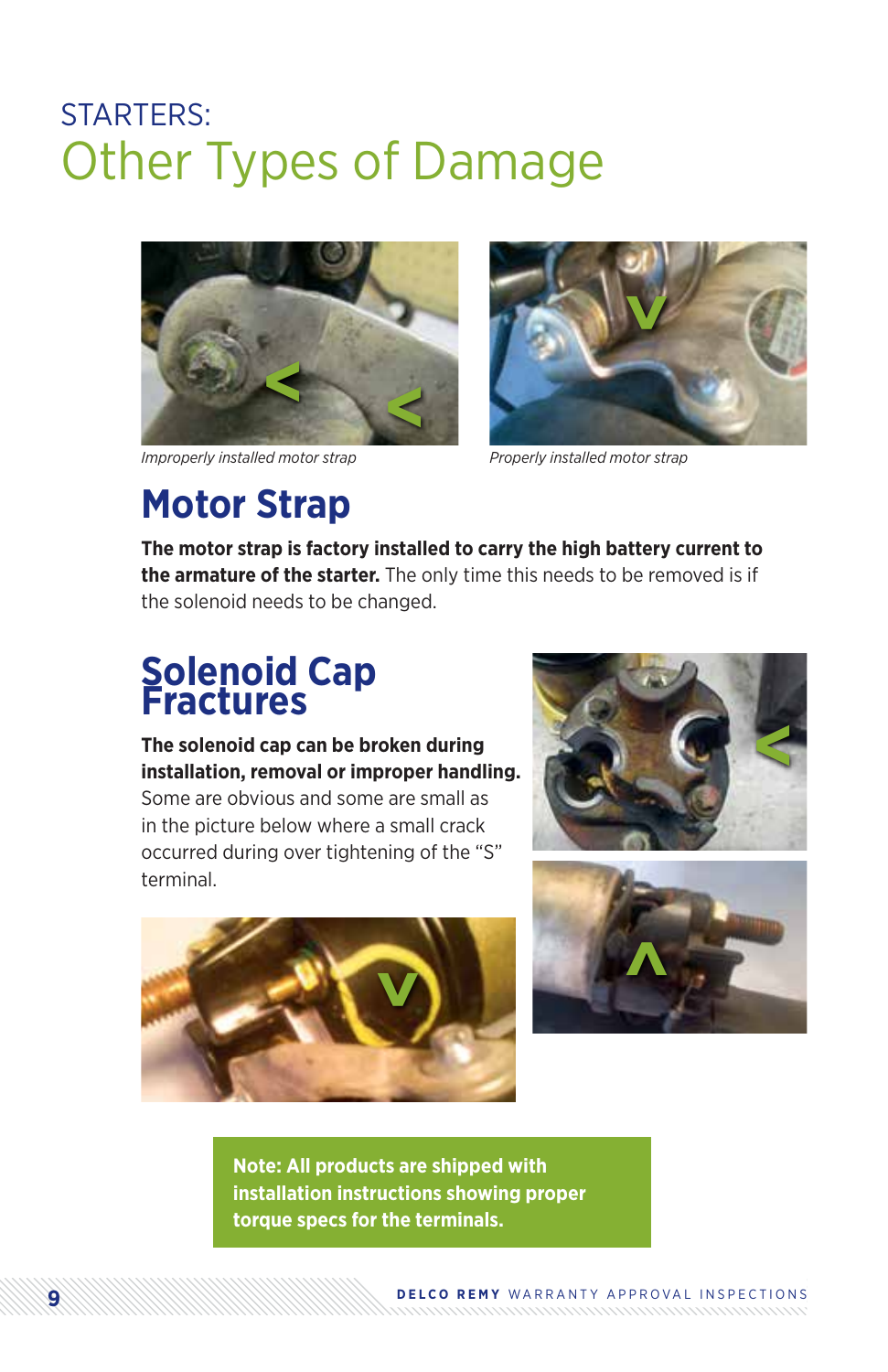### **Wrong Application or Failure to Use Spacer When Required**

Very shallow marks on the non-pressure side of the pinion teeth 4-6 mm indicates the wrong starter application or the required spacer that should have been used when mounting the starter was not used. This condition will cause a very early failure.





*Normal wear marks showing over ¾ of the drive surface being used.*



*Good solder joint*

## **Solder Re-Flow**

**Excessive heat** has caused solder to melt and re-flow.

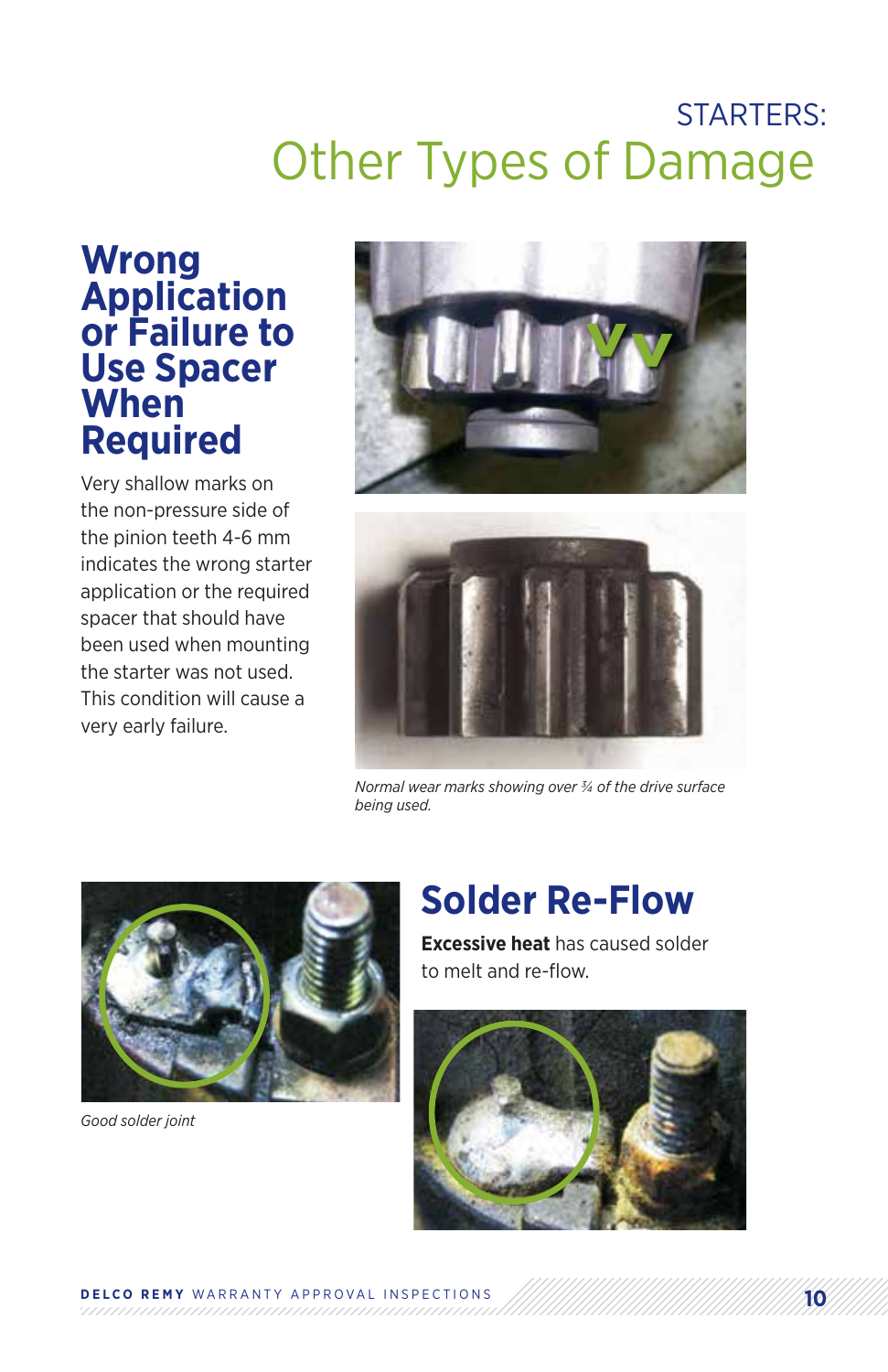### **Wires Damaged by Heat**

This occurs when the drive fails to make it all the way into the ring gear and the operator continues to apply the key power.



*Sometimes these two wires will show heat damage "Puckering"*

#### **Possible causes:**

- Ring gear damage preventing smooth movement all the way into gear.
- Low batteries and/or excessive cable voltage drop preventing enough power to move drive all the way into ring gear.
- Possible attempt to start an already running engine.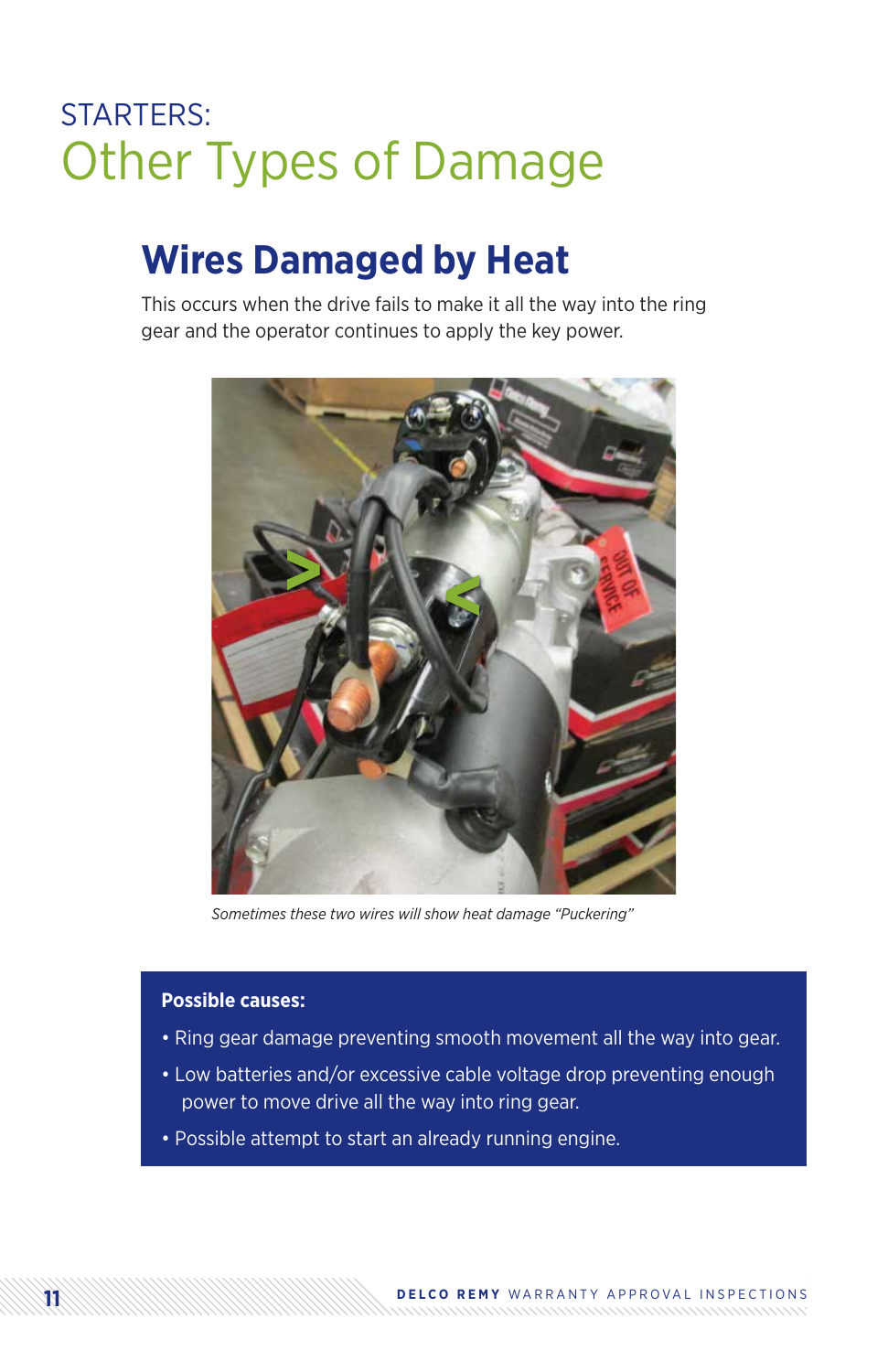### **Over Heating of Motor Strap**

### **Damage to the motor strap is the result of cranking for an extended period of time.** The starter should never be cranked for more than 30 seconds and a two minute rest should be allowed between crank attempts. Damage to this strap can also be caused by the wrong application resulting in insufficient clearance.

Never use the engine to prime fuel filters.



*Strap damaged from heat Good strap*

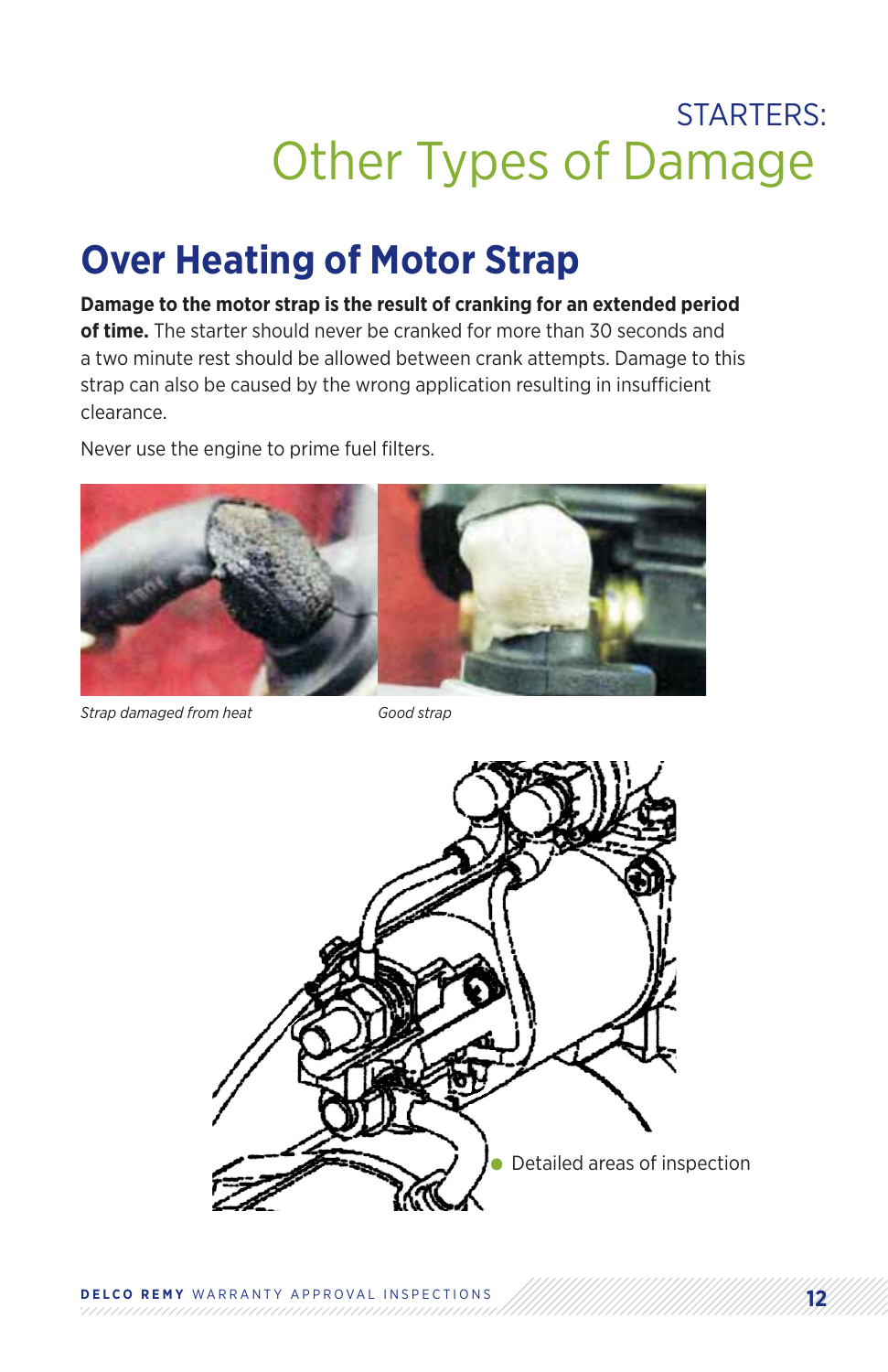### ALTERNATORS: Is it Genuine Delco Remy®?





### **Non-Genuine Delco Remy Alternators**



### **Genuine Delco Remy Alternators**

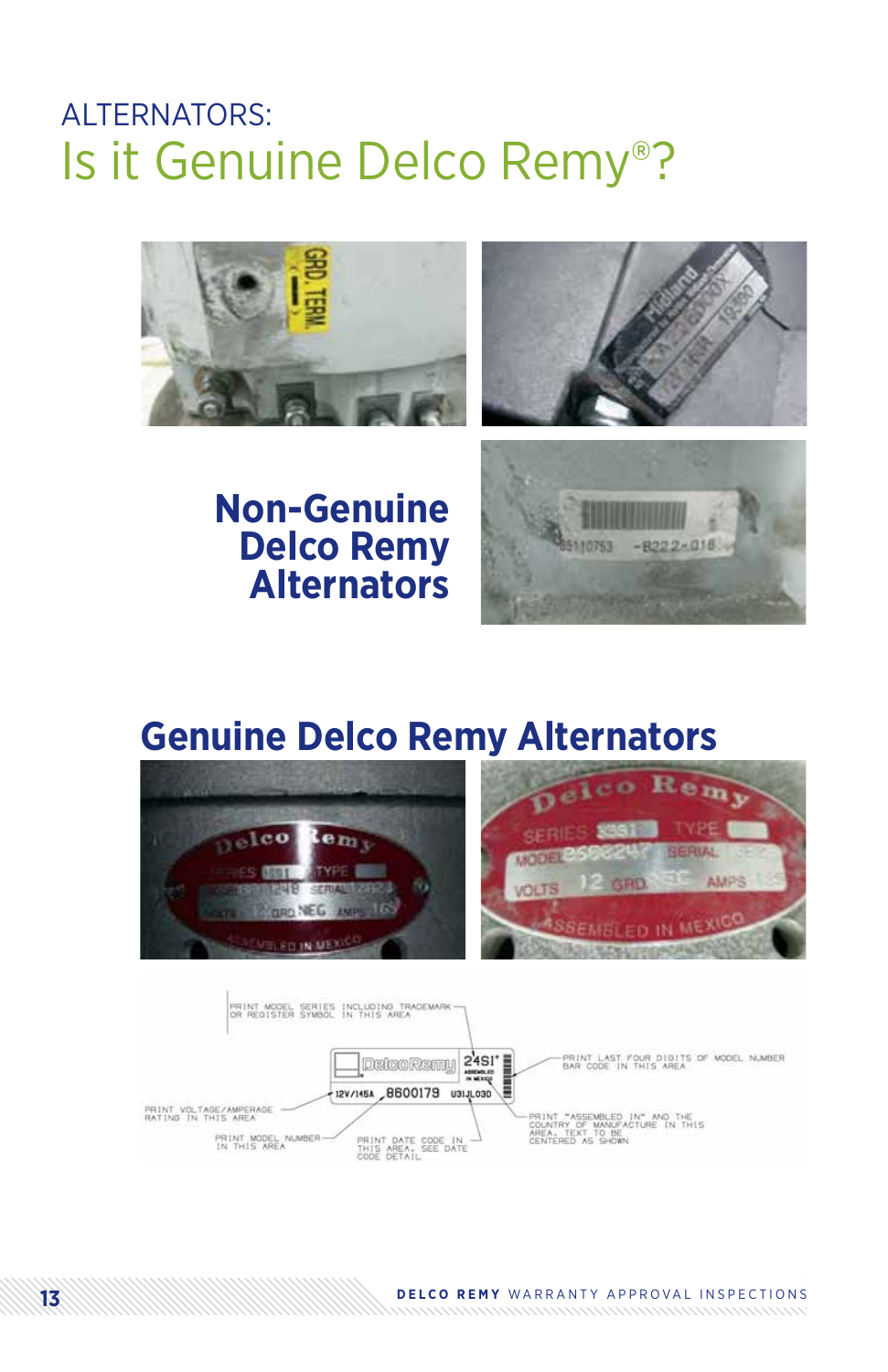

### **Shaft Damage**

**Many shafts are damaged from improper pulley removal.** Some units cannot be tested in this condition.







### **Thread, Terminal & Case Damage**

**Thread, terminal and case damage** includes bent, cross-threaded and arcing marks (burns).

*Mounting ear completely broken off*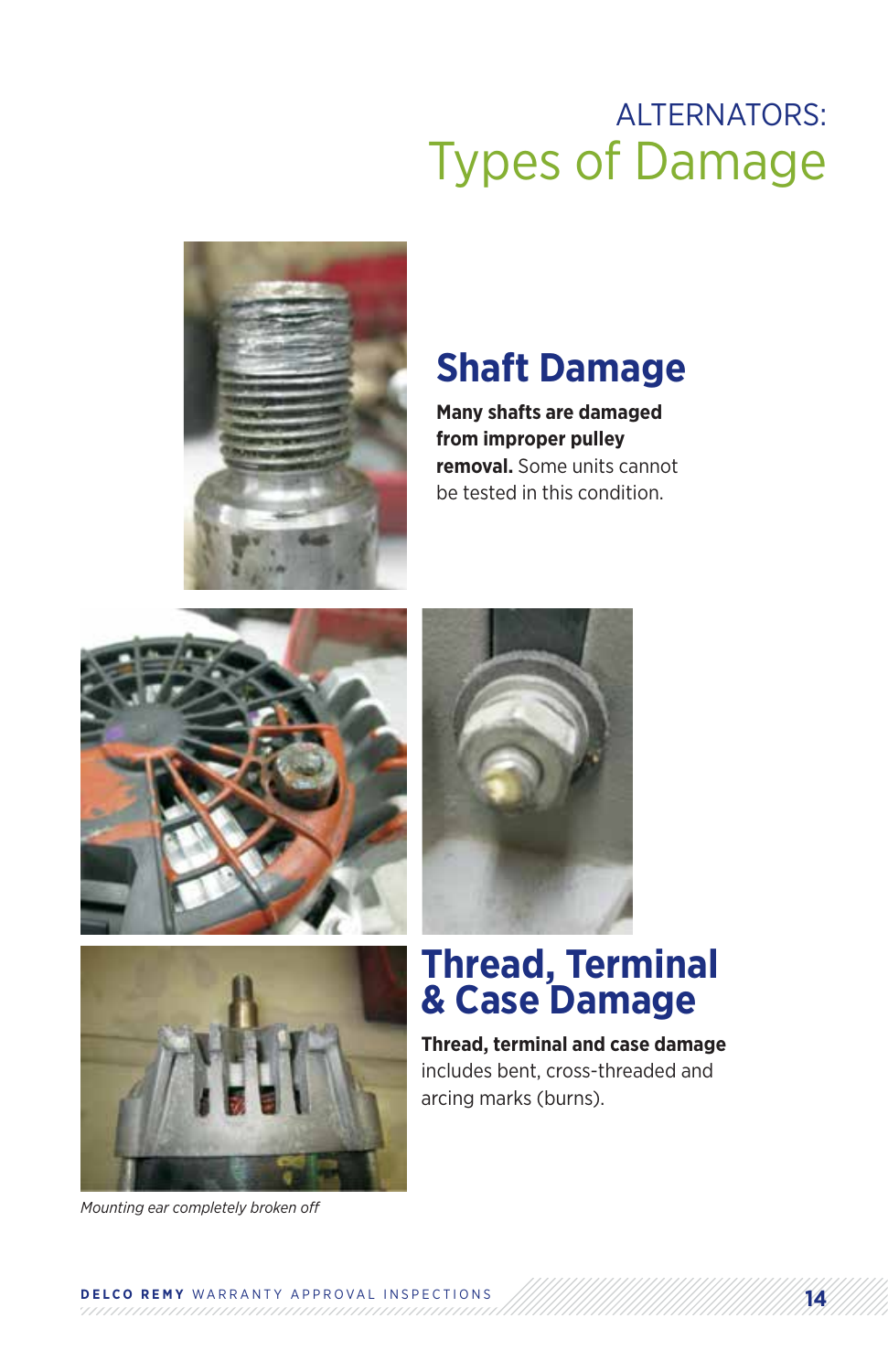### **Contamination**

### **Contamination can appear in the form of water, oil and dirt.**

It is good and proper maintenance to blow cooling fins clean with compressed air.





### **Disassembled Units**

Be suspicious if units are supplied disassembled.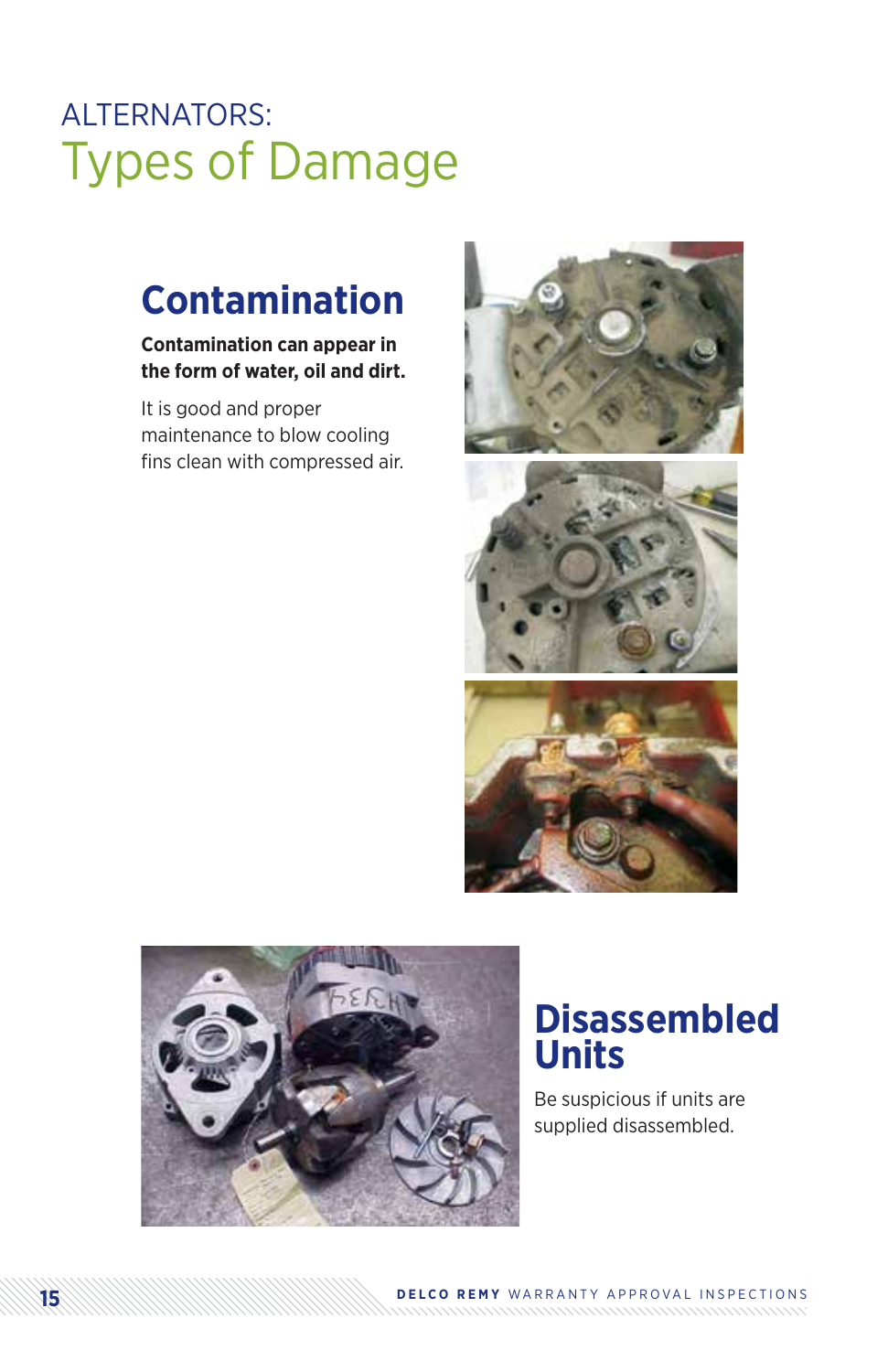### **Worn mounting holes**

**Worn mounting holes** are due to loose mounting hardware. Checking hardware tightness should be part of regular maintenance.



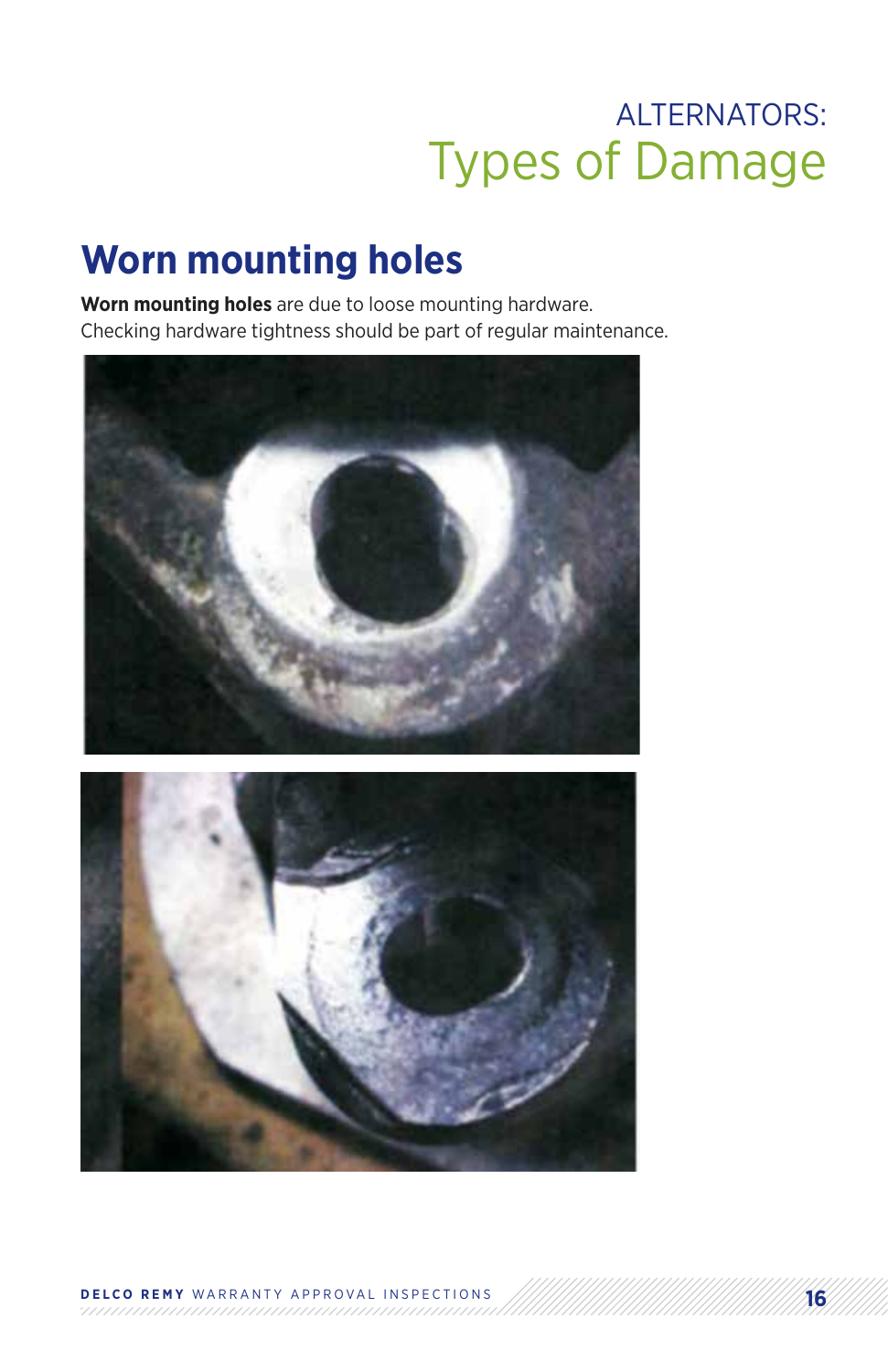### **Loose Pulley Damage**

### **Improper pulley installation torque causes the pulley to spin on the shaft.**

The examples to the right are from the 24SI™ and 28SI™ models. These units do not use an external fan. The fans are contained inside the unit.

It is important when replacing an external fan type alternator with an internal fan unit that the fan is not transfered from the old unit to the new alternator.

In addition, the pulley must be installed while the unit is in the horizontal position (on it's side), not upright.







*Examples of loose pulley damage on external fan type alternators*